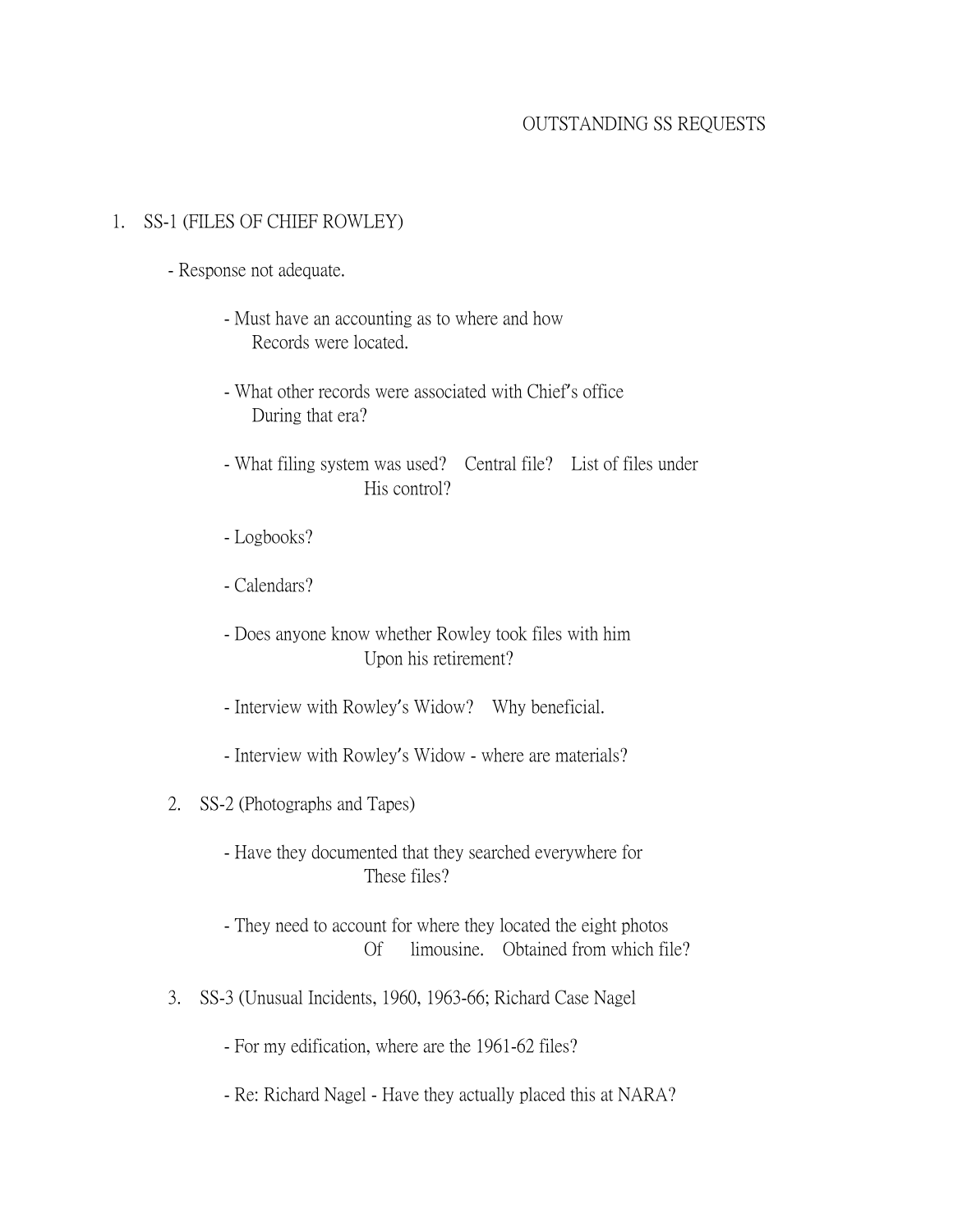- 4. SS-4 (Protective Survey Reports; USSS Archive Materials;News Clips)
	- PSR's related to trips after November 11, 1963.
	- PSR's from January, 1961 September, 1963.
		- Debate whether these should be assassination records.
	- Still need to verify that they sent everything pursuant to this request.
	- Issue of The Record.
- 5. SS-5 (Files of Roy Kellerman and Edward Tucker)
	- They need to state under oath that they have reviewed these Files and determined that they did not contain assassination

#### records.

- 6. SS-6 (Cross-referenced files in Oswald's Protect Subject Abstract)
	- They sent abstracts in some cases and referred documents in others. I need to verify that this is complete.
	- USSS needs to verify under oath that these files have been Destroyed.
- 7. SS-7 (Reports on L.H. Schmidt; R. Broshears; A. Bolden; R. Lauchli; D. Ferrie; P.L. Diaz Lanz).
	- Response complete. However, per Joan, we need to verify that Entire Bolden file is at NARA.
- 8. SS-8 (Personnel review files on Kelley;Greer;Fox;Kellerman;Tucker)
	- We need to physically inspect the Fox file.
	- Should we request files on other core players?
		- Floyd Boring (in charge of planning Texas trip)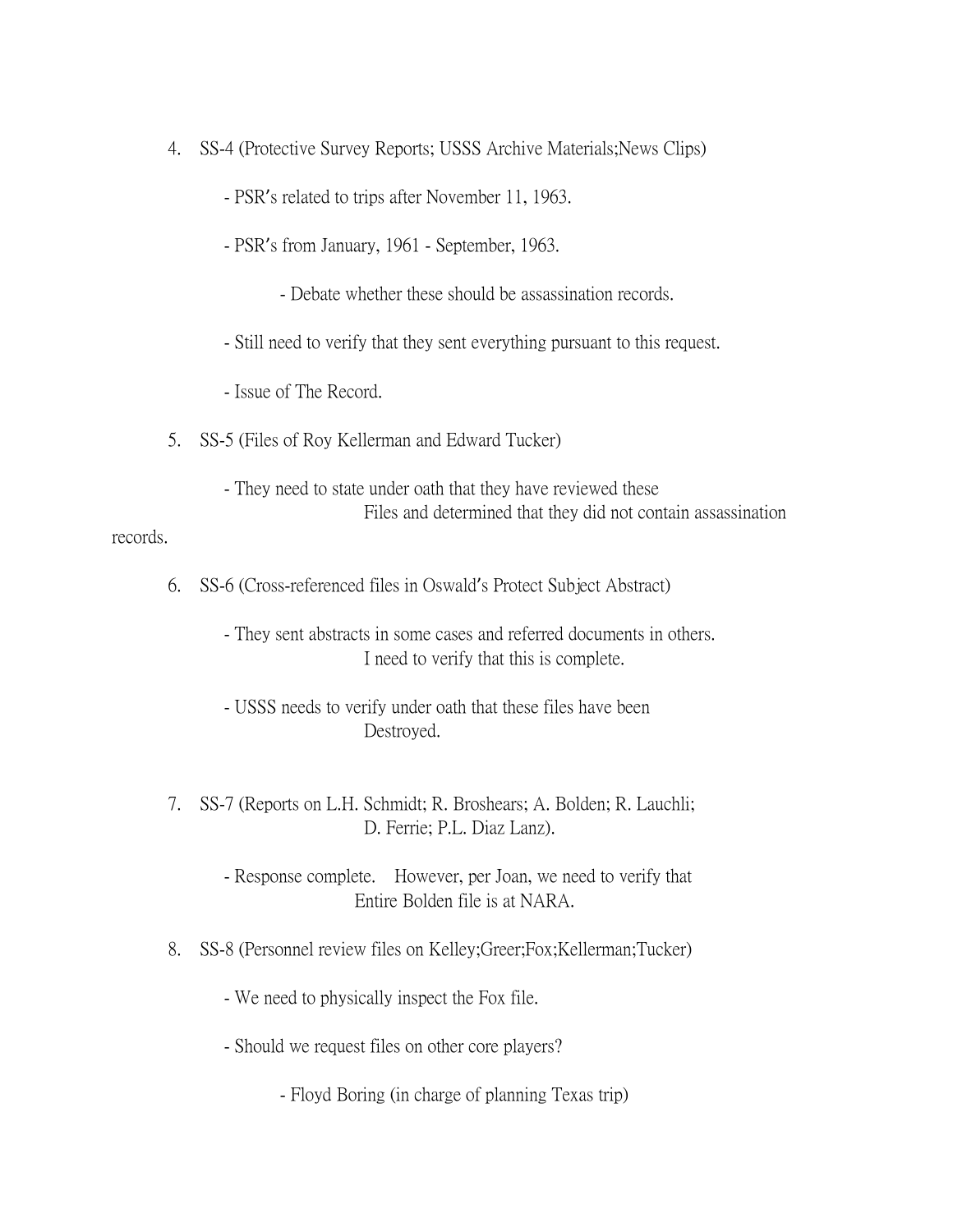- Gerald Behn (SAC absent from Florida and Texas trips)
- Stuart Knight (SAIC V.P. detail)
- Rufus Youngblood (SAIC V.P. detail)
- Emory Roberts (Commander of SS follow-up car)
- Forrest Sorrels
- Winston Lawson (conducted survey report)
- 9 . SS-9 (Letters of Understanding; Protective Research Packet; PRS- WHD notes; and COS Records)
- We need to straighten out COS issue. If in fact, these Files don't exist - they need to state what they did To search for them.
- Memorandum of Understanding re: NSA
	- Supply them with what I found at NARA

- Ron asked for PRS material on the White House Detail for November, 1963. We need to

cross-check this

To make sure we haven't already requested and

received it.

10. SS-10 (Materials on Individuals Requested by HSCA per March 1, 1978 Letter of Robert Goff).

- There are approximately 109 names listed.

- 11. SS-11 (Bouck's correspondence, List prepared by R. Bouck and Bouck's custody of autopsy materials.)
	- Information relating to a list of eighteen items cited by Bouck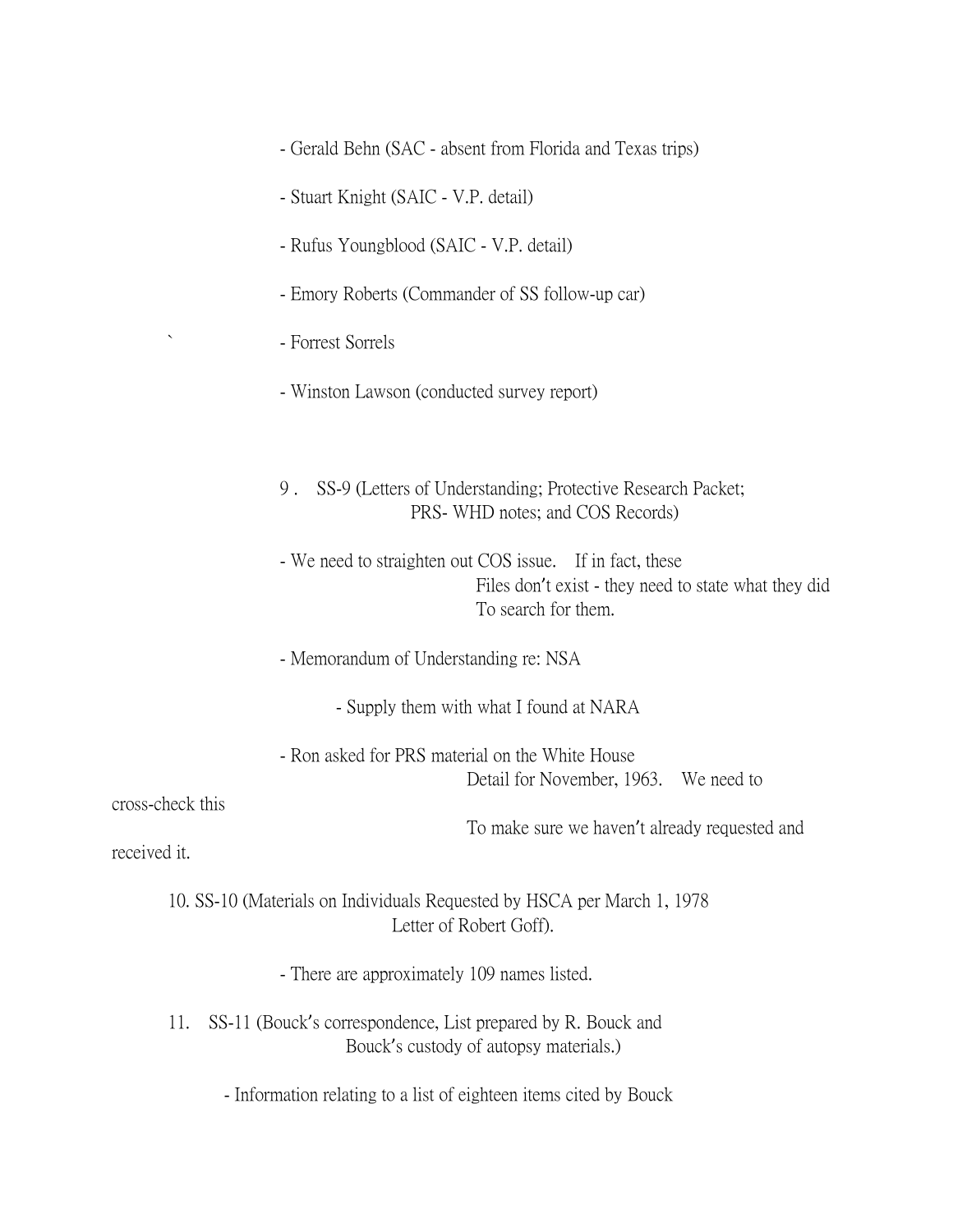# In his Warren Commission Testimony

- Information relating to Bouck's custody of autopsy materials

- 12. SS-12 (SS filing system)
	- See detailed accounting from them (September, 1997 letter)
	- Information provided at July 31, 1997 meeting.
- 13. SS-13 (Request for information on Individuals as requested by Blakely in his letter to Goff on March 29, 1978).

- USSS just sent over reply.

- We received some hard files. (6 out of 29 individuals)
- They said the remaining individuals are not of record with USSS. May need a better accounting.
- Review and schedule for Board action.
- 14. SS-14 (Secret Service Correspondence with Congressional and Presidential Committees)
	- Ron indicated he didn't think response complete.
	- We are looking for materials relating to each legal counsel who Represented the USSS's interests before the Congressional and Presidential Committees.
	- SS sent materials via July 28, 1997 letter.
	- We didn't specifically request correspondence from counsel in our First letter. We need to make a more specific request here.
	- Still some issues outstanding such as PROJECT STAR materials As promised by Jane Vezeris.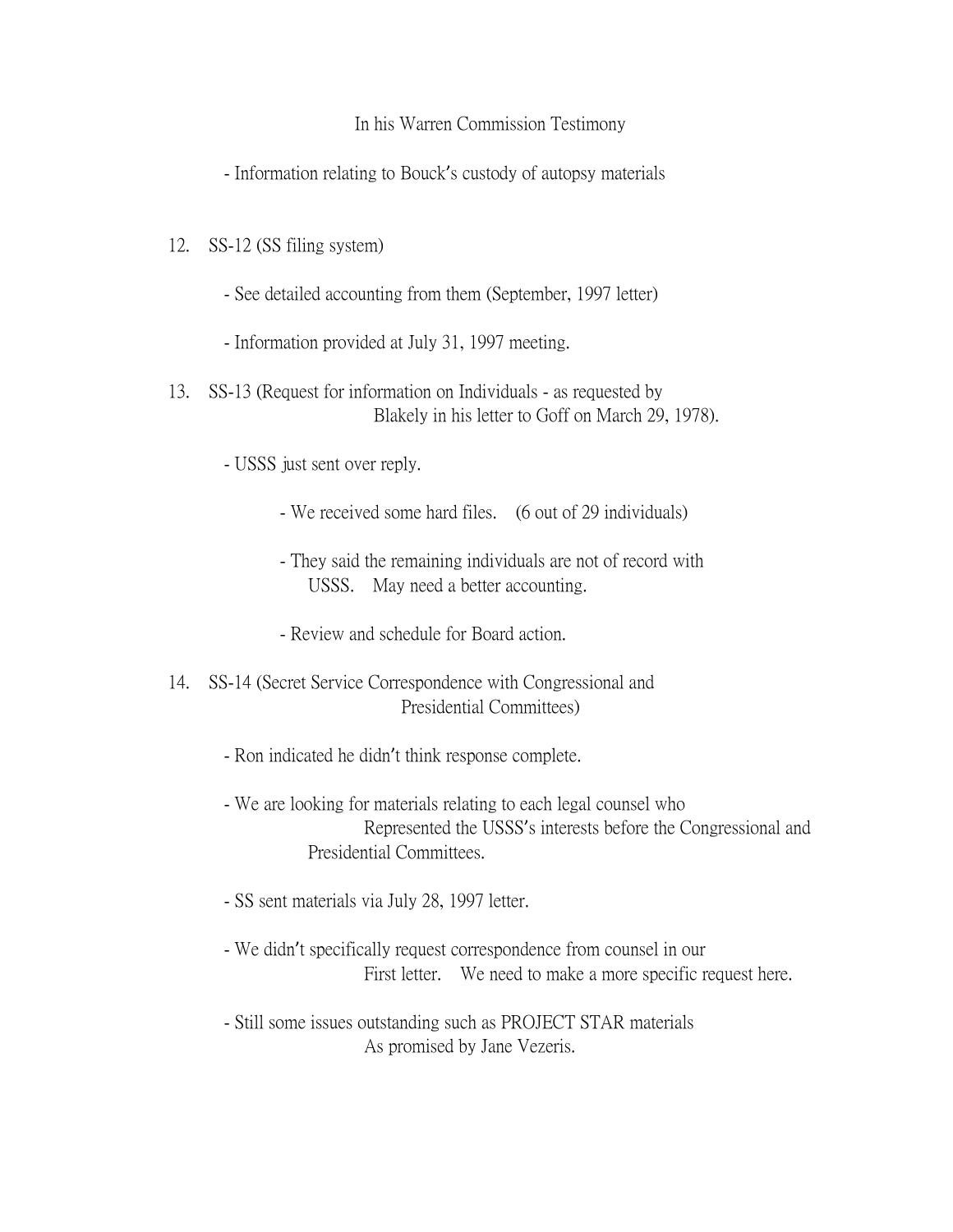| and   | 15. | SS-15 (Files on Individuals - Frances Welsing; Brady Hugh Fonden;<br>Mrs. Jena McFarlen; NPPR (Diaz-Matos; Negron; Medina)                                                                                          |
|-------|-----|---------------------------------------------------------------------------------------------------------------------------------------------------------------------------------------------------------------------|
|       |     | A. Bolden materials)                                                                                                                                                                                                |
|       |     | - Responses still trickling in.                                                                                                                                                                                     |
|       | 16. | SS-16 (Classified Log Book)                                                                                                                                                                                         |
| House |     | - They sent a response indicating that the Log Book was located in<br>An office safe in the SAIC's office of the PPD in the White                                                                                   |
|       |     | Complex.                                                                                                                                                                                                            |
|       | 17. | - They state they are unable to identify any of the records listed<br>In the log book, and that no one is around who would remember<br>The numbering system.<br>SS-17 (Request for Information on Cuban Activities) |
|       |     | - They have sent the abstracts.                                                                                                                                                                                     |
|       |     | - We need hard files (which exist)                                                                                                                                                                                  |
|       |     | - Which ones do we need?                                                                                                                                                                                            |
|       |     | - Goff's letter to Blakely mentions a file log book (we requested this also)                                                                                                                                        |
|       |     | (They sent us a copy of a page from the log book, but not the<br>Actual log book).                                                                                                                                  |
|       | 18. | SS-18 (Files and Records on Organized Crime)                                                                                                                                                                        |
|       |     | - No response yet.                                                                                                                                                                                                  |
|       | 19. | SS-19 (Records on Anti-Castro Activities, Protection Matters, and the<br>Communist Party).                                                                                                                          |
|       |     | - Response not complete.                                                                                                                                                                                            |
|       | 20. | SS-20 (Info. Related to NPIC analysis of Zapruder Film for Secret Service)                                                                                                                                          |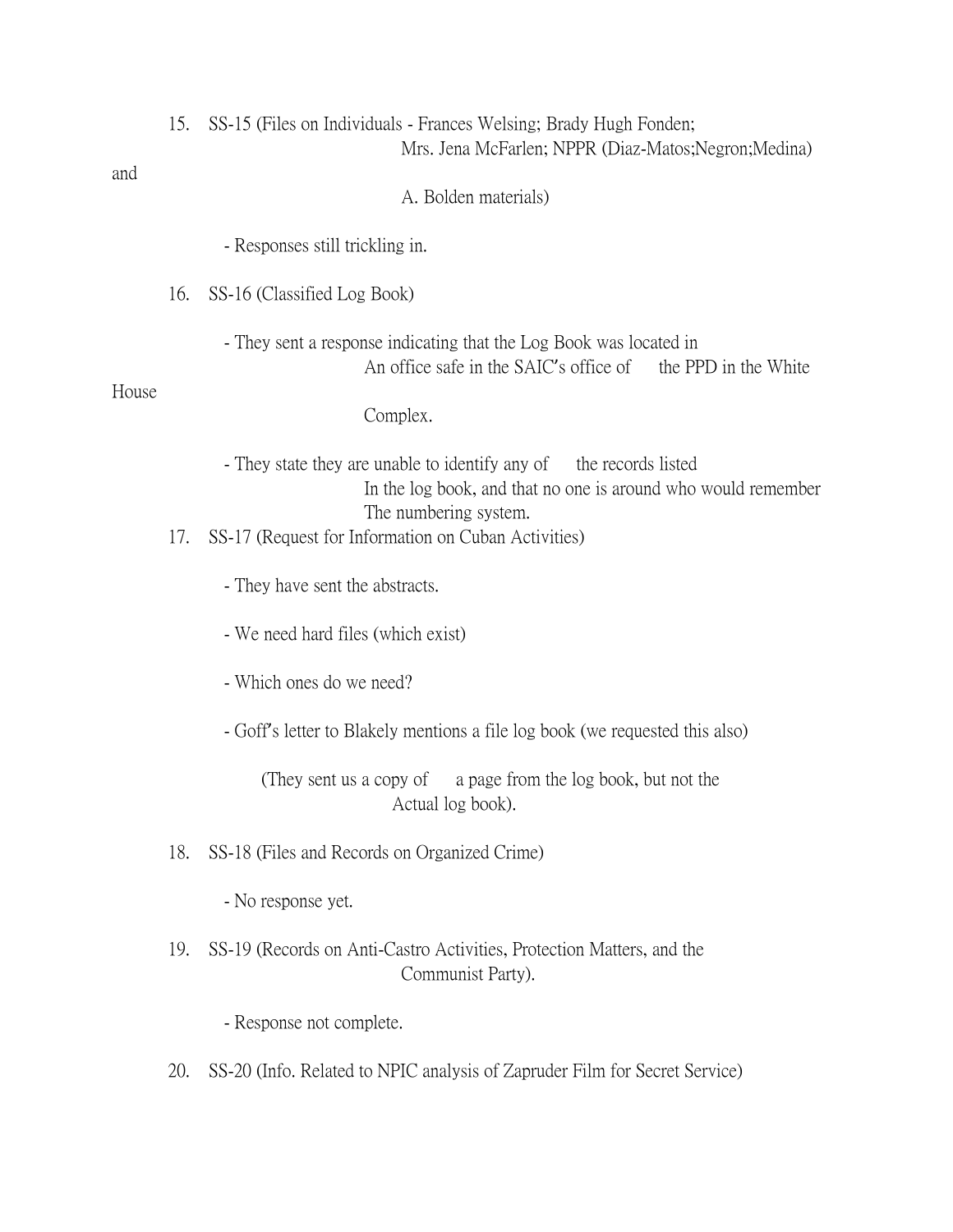- Response not complete.

# ADDITIONAL REQUESTS

- 1. White House Records for Gate Logs and Usher Logs
- 2. Field Offices (Chicago/Miami/Dallas/New Orleans/Washington)
- 3. Requests for additional files on individuals
	- Shaw/Walker/Trafficante/Hoffa/Castro/Loran Hall/ Kostikov/Marcello, etc.
- 4. Request for CO-2-34007 (file relating to General Walker)
- 5. Files pertaining to Stevenson visit to Dallas.
- 6. Identify all log books
	- Inspect original logbook of CO files
- 7. Identify other USSS offices which may still maintain assassination records
	- Office of Special Investigations
	- Office of Information and Liaison
	- Office of Chief Inspector
		- Records and Files section was under Kelley at the time of the Warren Commission
	- Office of Security Division
	- Head of White House Detail (double-check repetition here)
	- Investigations division?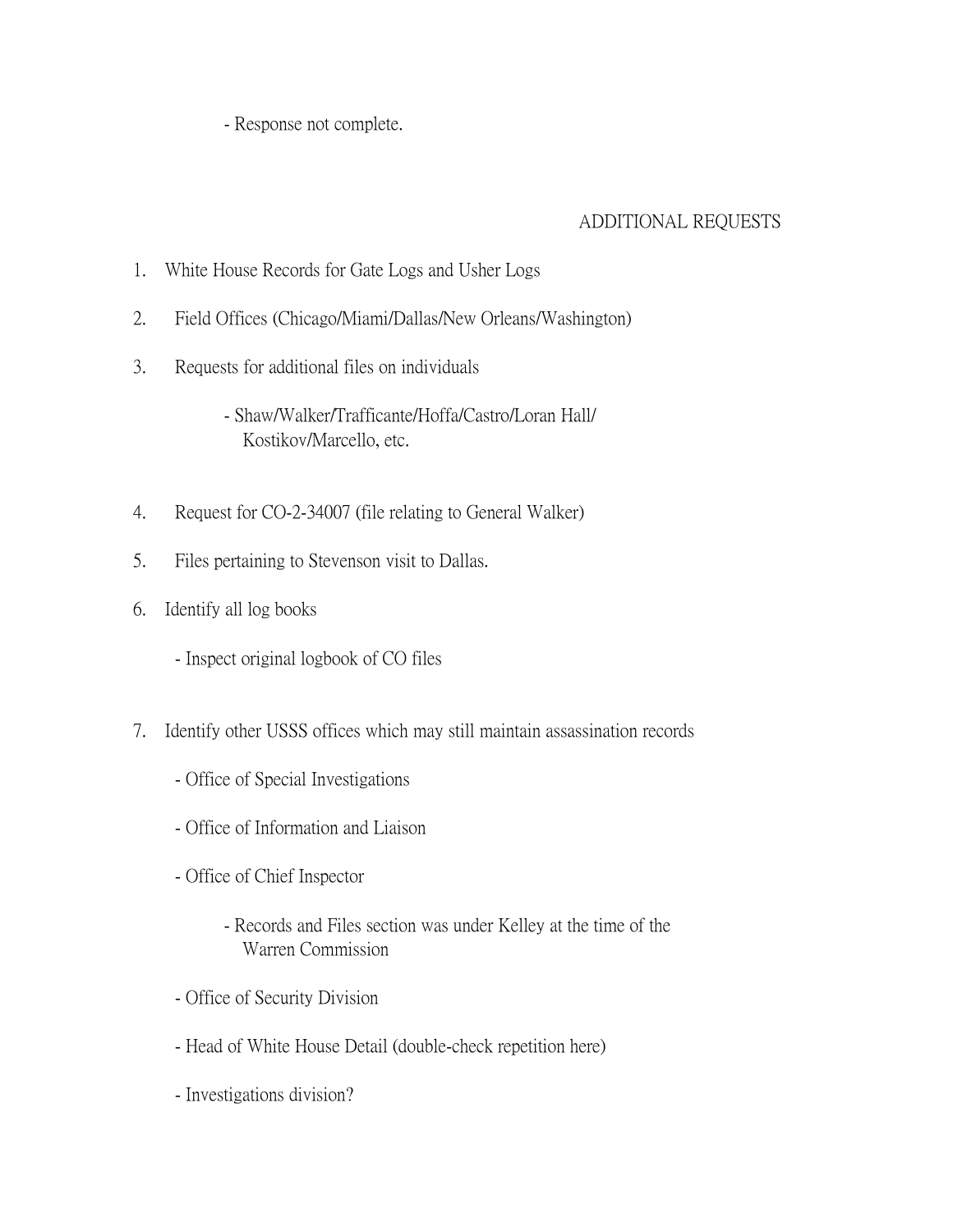- Head of V.P. Detail?

- Files of ROWLEY's deputy chief (Paterni)
- Files of Elmer W. Moore (USSS agent assigned to work with Warren Commission during its investigation).
- Chief Stuart Knight

\*Ron suggested that we request which CO-2 files existed before the assassination. I.E. - lower numbers. Also, he is requesting more info. On USSS's database of all subject names that have appeared in Protective Research files. Ron then suggested that we have the USSS do a name Search for various individuals. .

- 8. Do we want any more information on when MNO was formed?
- 9. Has Machado finished his tasks:
	- He was going to check for the Berlin protective survey
	- He was going to write a memo regarding missing folder "Other places July - December, 1963).
	- Appointment slips?
- 10. Does Suitland keep records of who looked at files between 1978 1995
- 11. Should I go out to USSS storage facilities to look at anything else?
- 12. Has Dineen threat sheets issue been resolved?
- 13. Documents re: destruction of assassination records by SAIC James M. Mastrovito<sup>(?)</sup>
- 14. Information re: internal tape from SS or White House Communications Agency. Air Force One Tapes?